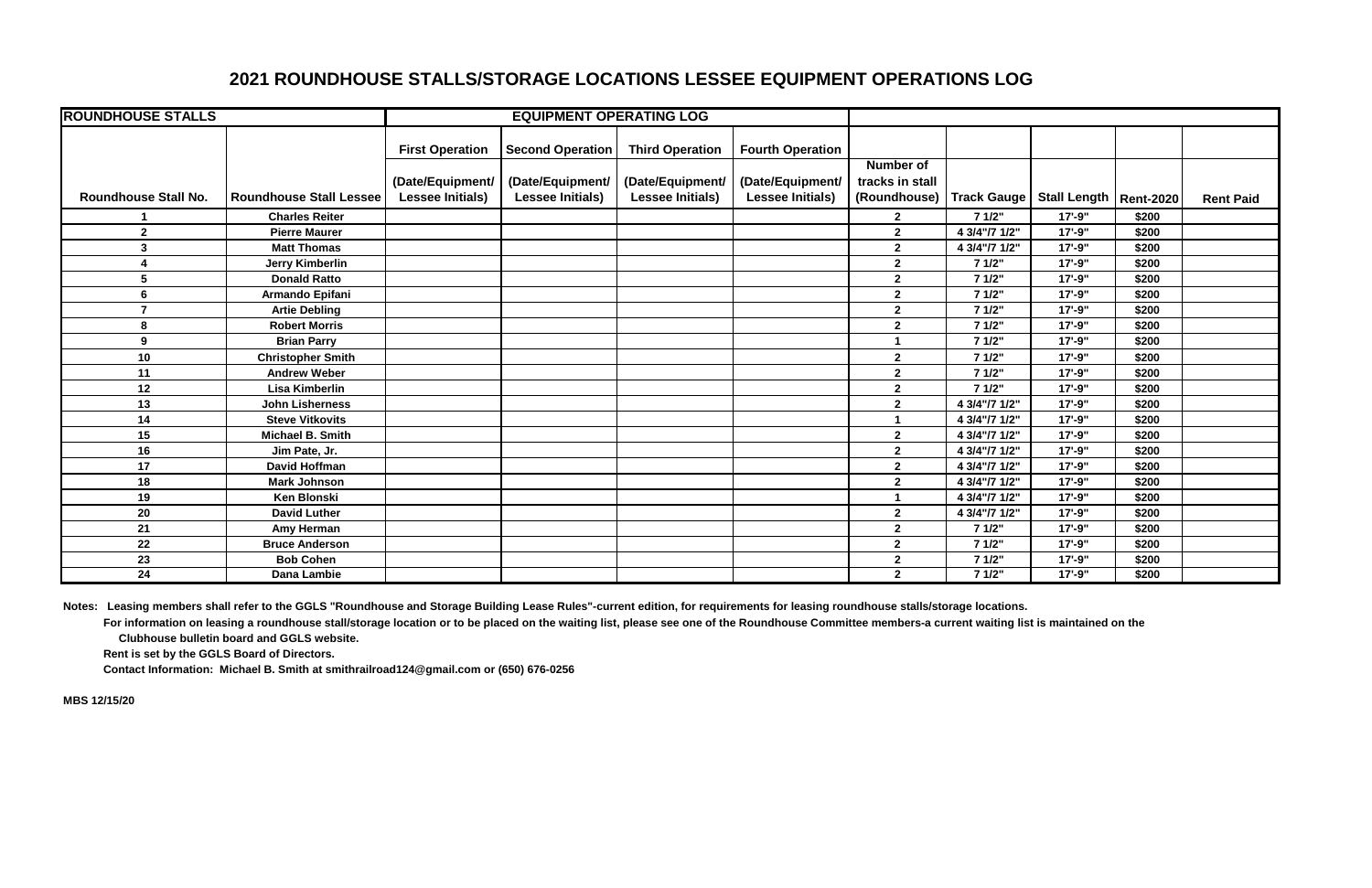## **2021 ROUNDHOUSE STALLS/STORAGE LOCATIONS LESSEE EQUIPMENT OPERATIONS LOG**

| <b>STORAGE LOCATIONS</b>        |                                | <b>EQUIPMENT OPERATING LOG</b> |                         |                         |                         |                      |                    |                          |           |                  |
|---------------------------------|--------------------------------|--------------------------------|-------------------------|-------------------------|-------------------------|----------------------|--------------------|--------------------------|-----------|------------------|
|                                 |                                |                                |                         |                         |                         |                      |                    |                          |           |                  |
|                                 |                                | <b>First Operation</b>         | <b>Second Operation</b> | <b>Third Operation</b>  | <b>Fourth Operation</b> |                      |                    |                          |           |                  |
|                                 |                                | (Date/Equipment/               | (Date/Equipment/        | (Date/Equipment/        | (Date/Equipment/        | <b>Number of</b>     |                    |                          |           |                  |
| <b>Storage Location</b>         | <b>Storage Location Lessee</b> | <b>Lessee Initials)</b>        | <b>Lessee Initials)</b> | <b>Lessee Initials)</b> | <b>Lessee Initials)</b> | tracks               | <b>Track Gauge</b> | Stall Length   Rent-2020 |           | <b>Rent Paid</b> |
| Thomas Long Barn Track #1       | John Lytle                     |                                |                         |                         |                         |                      | 7 1/2"             | $23'-6$ "                | \$150     |                  |
| Thomas Long Barn Track #2       | <b>Michael B. Smith</b>        |                                |                         |                         |                         |                      | 7 1/2"             | 23'-6"                   | \$150     |                  |
| <b>Black Diamond Track #1</b>   | <b>Richard Reaves</b>          |                                |                         |                         |                         |                      | 71/2"              | $15 - 6$                 | \$100     |                  |
| <b>Black Diamond Track #2</b>   | <b>Brian Parry</b>             |                                |                         |                         |                         |                      | 7 1/2"             | $15 - 6$                 | \$100     |                  |
| <b>Black Diamond Track #3</b>   | <b>Derek Schipper</b>          |                                |                         |                         |                         |                      | 7 1/2"             | $15 - 6$                 | \$100     |                  |
| Boyers' Bluff Barn No. 1 #1     |                                |                                |                         |                         |                         |                      | 71/2"              | $12 - 9"$                | \$50      |                  |
| Boyers' Bluff Barn No. 1 #2     | <b>John Fenlon</b>             |                                |                         |                         |                         |                      | 7 1/2"             | $12 - 9$ "               | \$50      |                  |
| Boyers' Bluff Barn No. 1 #3     | <b>Walt Oellerich</b>          |                                |                         |                         |                         |                      | 7 1/2"             | $12 - 9$ "               | \$50      |                  |
| Boyers' Bluff Barn No. 1 #4     | <b>Walt Oellerich</b>          |                                |                         |                         |                         |                      | 7 1/2"             | $12 - 9"$                | \$50      |                  |
| Boyers' Bluff Barn No. 2 #1     | <b>Walt Oellerich</b>          |                                |                         |                         |                         |                      | 7 1/2"             | $12 - 0$ "               | N/A       | Free Rent/2030   |
| Boyers' Bluff Barn No. 2 #2     | <b>Walt Oellerich</b>          |                                |                         |                         |                         |                      | 7 1/2"             | $12 - 0$ "               | N/A       | Free Rent/2030   |
| Boyers' Bluff Barn No. 2 #3     | <b>Walt Oellerich</b>          |                                |                         |                         |                         |                      | 7 1/2"             | $12 - 0$ "               | N/A       | Free Rent/2030   |
| Boyers' Bluff Barn No. 2 #4     | <b>Walt Oellerich</b>          |                                |                         |                         |                         |                      | 7 1/2"             | $12 - 0$ "               | N/A       | Free Rent/2030   |
| <b>Smith Long Barn Track #1</b> | C. Smith (Under Const.)        |                                |                         |                         |                         |                      | 7 1/2"             | $18 - 0$ "               | N/A       | N/A              |
| <b>Smith Long Barn Track #2</b> | C. Smith (Under Const.)        |                                |                         |                         |                         |                      | 7 1/2"             | $18 - 0$ "               | N/A       | N/A              |
| <b>Croll Long Barn Track #1</b> | <b>Richard Croll</b>           |                                |                         |                         |                         |                      | 7 1/2"             | 32'-0"                   | N/A       | Free Rent/2028   |
| <b>Croll Long Barn Track #2</b> | <b>Richard Croll</b>           |                                |                         |                         |                         | $\blacktriangleleft$ | 7 1/2"             | 32'-0"                   | N/A       | Free Rent/2028   |
| "The Barn" Track #1             | 4 Member Team (Planned)        |                                |                         |                         |                         |                      | 71/2"              | <b>TBD</b>               | N/A       | N/A              |
| "The Barn" Track #2             | 4 Member Team (Planned)        |                                |                         |                         |                         |                      | 7 1/2"             | <b>TBD</b>               | N/A       | N/A              |
| "The Barn" Track #3             | 4 Member Team (Planned)        |                                |                         |                         |                         |                      | 7 1/2"             | <b>TBD</b>               | N/A       | N/A              |
| <b>Bulger Barn Track #1</b>     | <b>Mark Johnson</b>            |                                |                         |                         |                         |                      | 71/2"              | $14 - 0$ "               | \$150     |                  |
| <b>Bulger Barn Track #2</b>     | <b>Jon Sargent</b>             |                                |                         |                         |                         |                      | 7 1/2"             | $14 - 0$ "               | \$150     |                  |
| <b>Bulger Barn Track #3</b>     | <b>Ben Lerman</b>              |                                |                         |                         |                         |                      | 7 1/2"             | $14 - 0$ "               | \$150     |                  |
| <b>Steaming Bay Shed #1</b>     | <b>John Lytle (Planned)</b>    |                                |                         |                         |                         |                      | 7 1/2"/4 3/4"      | $14 - 3"$                | N/A       | N/A              |
| <b>Steaming Bay Shed #2</b>     | <b>Bruce Anderson</b>          |                                |                         |                         |                         |                      | 7 1/2"/4 3/4"      | $14 - 3"$                | <b>NA</b> | Free Rent/2028   |
| <b>Steaming Bay Shed #3</b>     | <b>Ray Vitkovits</b>           |                                |                         |                         |                         |                      | 7 1/2"/4 3/4"      | $14 - 3"$                | <b>NA</b> | Free Rent/2027   |
| <b>Steaming Bay Shed #4</b>     | <b>Steve Vitkovits</b>         |                                |                         |                         |                         |                      | 7 1/2"/4 3/4"      | $14 - 3$                 | <b>NA</b> | Free Rent/2027   |

**Notes: Leasing members shall refer to the GGLS "Roundhouse and Storage Building Lease Rules"-current edition, for requirements for leasing roundhouse stalls/storage locations.** For information on leasing a roundhouse stall/storage location or to be placed on the waiting list, please see one of the Roundhouse Committee members-a current waiting list is maintained on the  **Clubhouse bulletin board and GGLS website.**

 **Rent is set by the GGLS Board of Directors.** 

 **Contact Information: Michael B. Smith at smithrailroad124@gmail.com or (650) 676-0256**

**MBS 12/15/20**